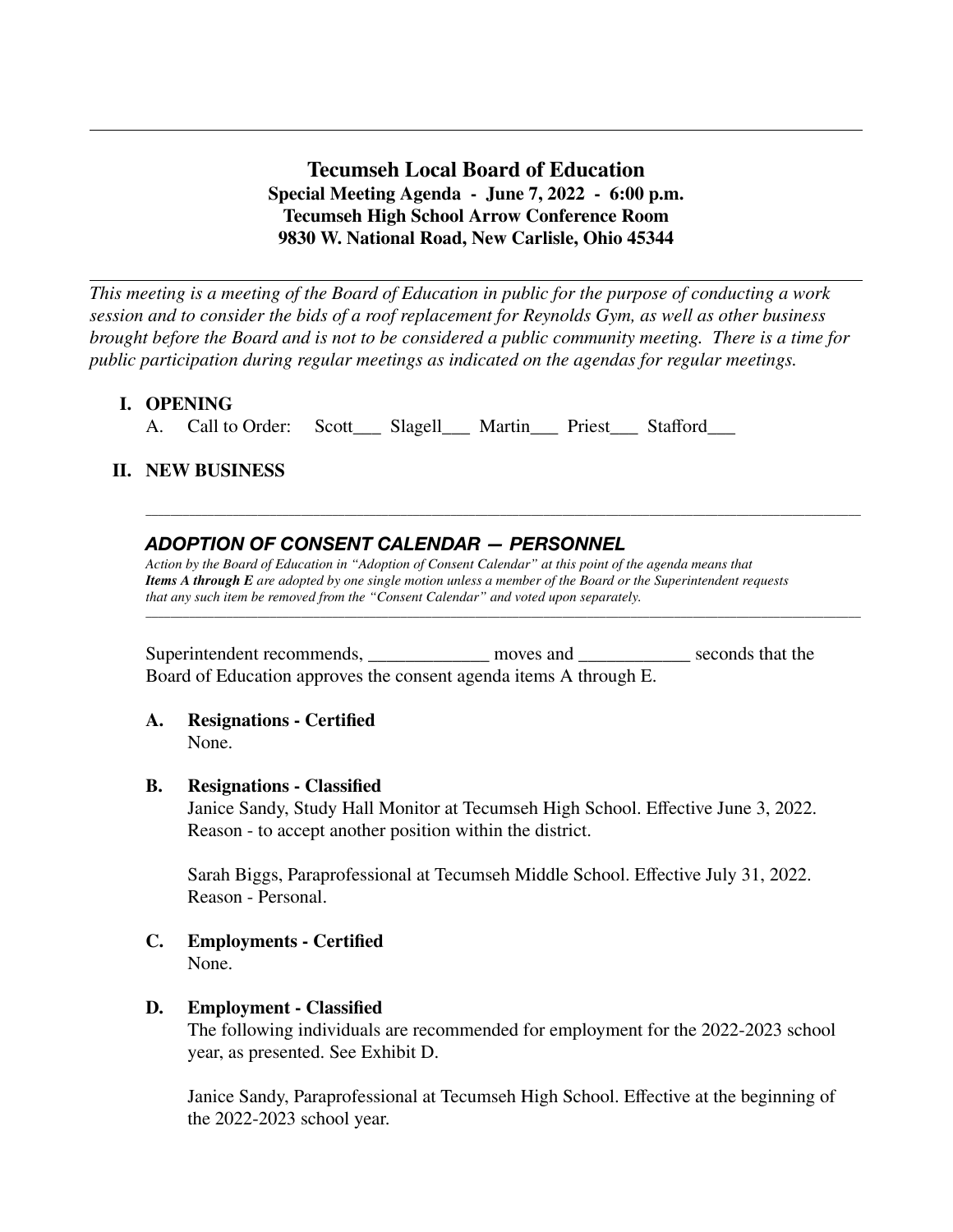Lilee Mitchell, Paraprofessional at New Carlisle Elementary School. Effective at the beginning of the 2022-2023 school year, pending completion of background check.

**E. Employment - Certified - Summer Learning Program (June 6 - July 21)** The Board is asked to approve the following individuals for the Summer Learning Program during the summer of 2022.

Destiny Hurst - Guidance Counselor

ROLL CALL: Scott\_\_\_ Slagell\_\_\_ Martin\_\_\_ Priest\_\_\_ Stafford\_\_\_

## *ADOPTION OF CONSENT CALENDAR - ADMINISTRATIVE*

*Action by the Board of Education in "Adoption of Consent Calendar" at this point of the agenda means that Items F through H are adopted by one single motion unless a member of the Board or the Superintendent requests that any such item be removed from the "Consent Calendar" and voted upon separately.*

At this time, the Board will now hear from Todd Poeppelmeier from the Garland Company with results from the roof inspection and review bids for the replacement of the roof over Reynolds Gym.

\_\_\_\_\_\_\_\_\_\_\_\_\_\_\_\_\_\_\_\_\_\_\_\_\_\_\_\_\_\_\_\_\_\_\_\_\_\_\_\_\_\_\_\_\_\_\_\_\_\_\_\_\_\_\_\_\_\_\_\_\_\_\_\_\_\_\_\_\_\_\_\_\_\_\_\_\_\_\_\_\_\_\_\_\_\_\_\_\_\_\_\_\_\_\_\_\_\_\_\_\_\_\_\_\_\_\_\_\_\_\_\_\_\_\_

\_\_\_\_\_\_\_\_\_\_\_\_\_\_\_\_\_\_\_\_\_\_\_\_\_\_\_\_\_\_\_\_\_\_\_\_\_\_\_\_\_\_\_\_\_\_\_\_\_\_\_\_\_\_\_\_\_\_\_\_\_\_\_\_\_\_\_\_\_\_\_\_\_\_\_\_\_\_\_\_\_\_\_\_\_\_\_\_\_\_\_\_\_\_\_\_\_\_\_\_\_\_\_\_\_\_\_\_\_\_\_\_\_\_\_

The Superintendent recommends, moves and seconds that the Board of Education approves the consent agenda items F through H.

## **F. Repair/Replacement of Roof over Reynolds Gym**

to accept the following bid as discussed company for vears, at a cost of  $\cdot$ 

## **G. Summer Help Salary Increase**

to increase the summer help hourly rate for Steve Finnell from \$15.33 to \$16.50.

#### **H. Administrative Salary Schedule Revisions**

to remove the salary schedule for Assistant Superintendent, and revise the salary schedule for School Psychologists as presented, effective August 1, 2022.

ROLL CALL: Scott\_\_\_ Slagell\_\_\_ Martin\_\_\_ Priest\_\_\_ Stafford\_\_\_

## *FINANCIAL*

## **I. Donations**

The board is asked to accept the following donation made to Tecumseh Local Schools.

\_\_\_\_\_\_\_\_\_\_\_\_\_\_\_\_\_\_\_\_\_\_\_\_\_\_\_\_\_\_\_\_\_\_\_\_\_\_\_\_\_\_\_\_\_\_\_\_\_\_\_\_\_\_\_\_\_\_\_\_\_\_\_\_\_\_\_\_\_\_\_\_\_\_\_\_\_\_\_\_\_\_\_\_\_\_\_\_\_\_\_\_\_\_\_\_\_\_\_\_\_\_\_\_\_\_\_\_\_\_\_\_\_\_\_

\_\_\_\_\_\_\_\_\_\_\_\_\_\_\_\_\_\_\_\_\_\_\_\_\_\_\_\_\_\_\_\_\_\_\_\_\_\_\_\_\_\_\_\_\_\_\_\_\_\_\_\_\_\_\_\_\_\_\_\_\_\_\_\_\_\_\_\_\_\_\_\_\_\_\_\_\_\_\_\_\_\_\_\_\_\_\_\_\_\_\_\_\_\_\_\_\_\_\_\_\_\_\_\_\_\_\_\_\_\_\_\_\_\_\_

| Principal's Fund-DV | <b>PTO</b> | \$5,000.00 |
|---------------------|------------|------------|
|---------------------|------------|------------|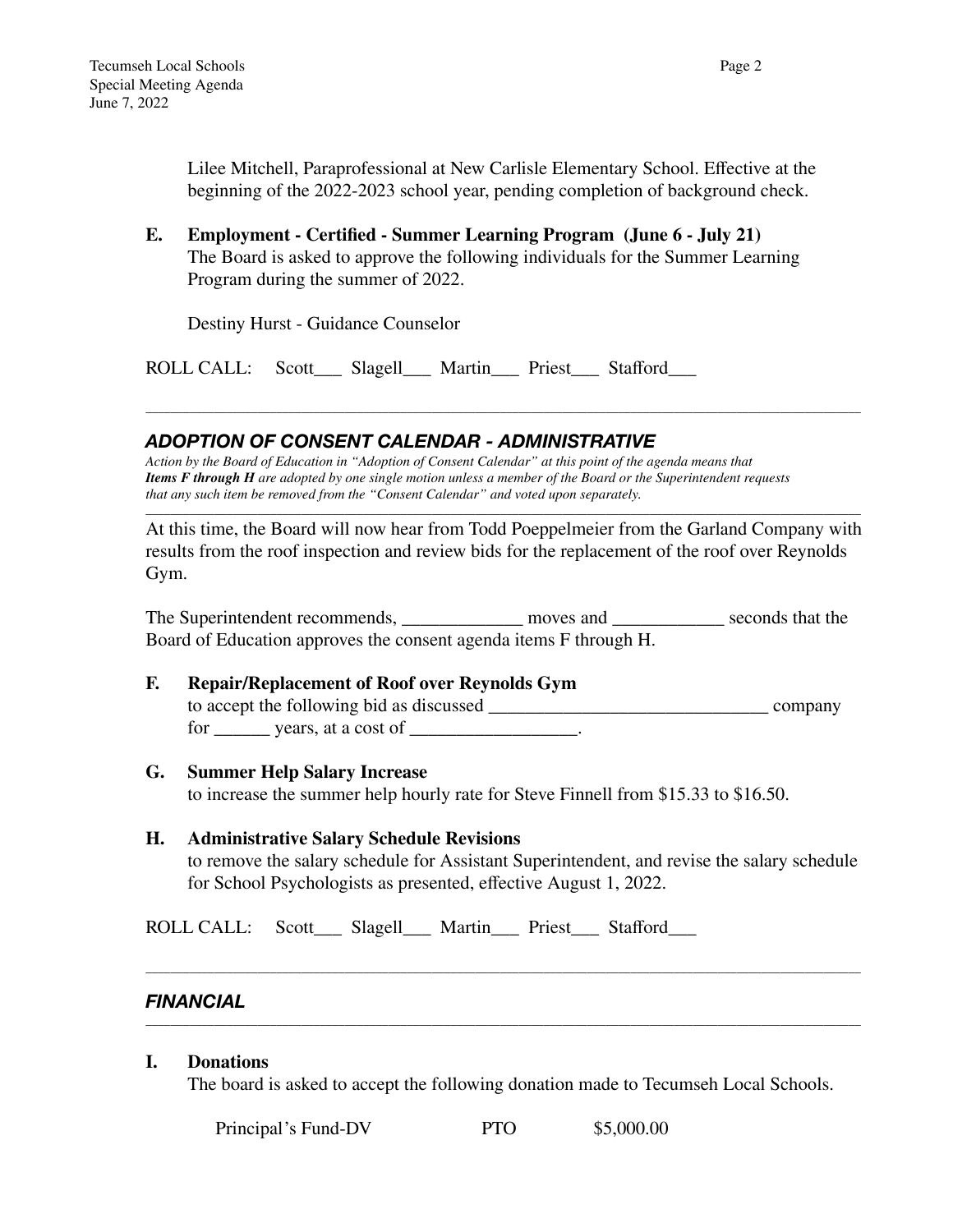| ROLL CALL: Scott___ Slagell___ Martin___ Priest___ Stafford___                                                                                                        |  |  |  |
|-----------------------------------------------------------------------------------------------------------------------------------------------------------------------|--|--|--|
| <b>ATHLETICS</b>                                                                                                                                                      |  |  |  |
| Superintendent recommends, _____________ moves and ____________ seconds that the<br>Board of Education approves the following.                                        |  |  |  |
| <b>Overnight Sports Camp</b><br>J.<br>The board is asked to approve a summer sports camp, as presented. See Exhibit J.                                                |  |  |  |
| Girls Basketball Grades 7 - 12<br>June 24-26, 2022                                                                                                                    |  |  |  |
| University of Saint Francis - Fort Wayne, IN<br>Bus to depart THS at 7:00 am on June 24, and depart Fort Wayne at 10:00 am on June<br>26 returning to THS by 4:00 pm. |  |  |  |

ROLL CALL: Scott\_\_\_ Slagell\_\_\_ Martin\_\_\_ Priest\_\_\_ Stafford\_\_\_

## **III. PLANNING**

## **IV. REPORTS**

## **V. COMMENTS AND QUESTIONS FROM BOARD MEMBERS**

## **VI. EXECUTIVE SESSION**

\_\_\_\_\_\_\_\_\_\_\_\_\_\_ moves and \_\_\_\_\_\_\_\_\_\_\_\_\_ seconds for recess into Executive Session for the reason(s) indicated on the last page of the agenda.

ROLL CALL: Scott\_\_\_ Slagell\_\_\_ Martin\_\_\_ Priest\_\_\_ Stafford\_\_\_

Time out to Executive Session \_\_\_\_\_\_\_\_\_.

Reconvened to Regular Meeting at \_\_\_\_\_\_\_\_\_\_.

## **VII. ADJOURNMENT**

\_\_\_\_\_\_\_\_\_\_\_\_\_\_\_ moves and \_\_\_\_\_\_\_\_\_\_\_\_\_\_\_\_\_ seconds to adjourn the meeting.

ROLL CALL: Scott\_\_\_ Slagell\_\_\_ Martin\_\_\_ Priest\_\_\_ Stafford\_\_\_

Time: \_\_\_\_\_\_\_\_\_\_\_\_